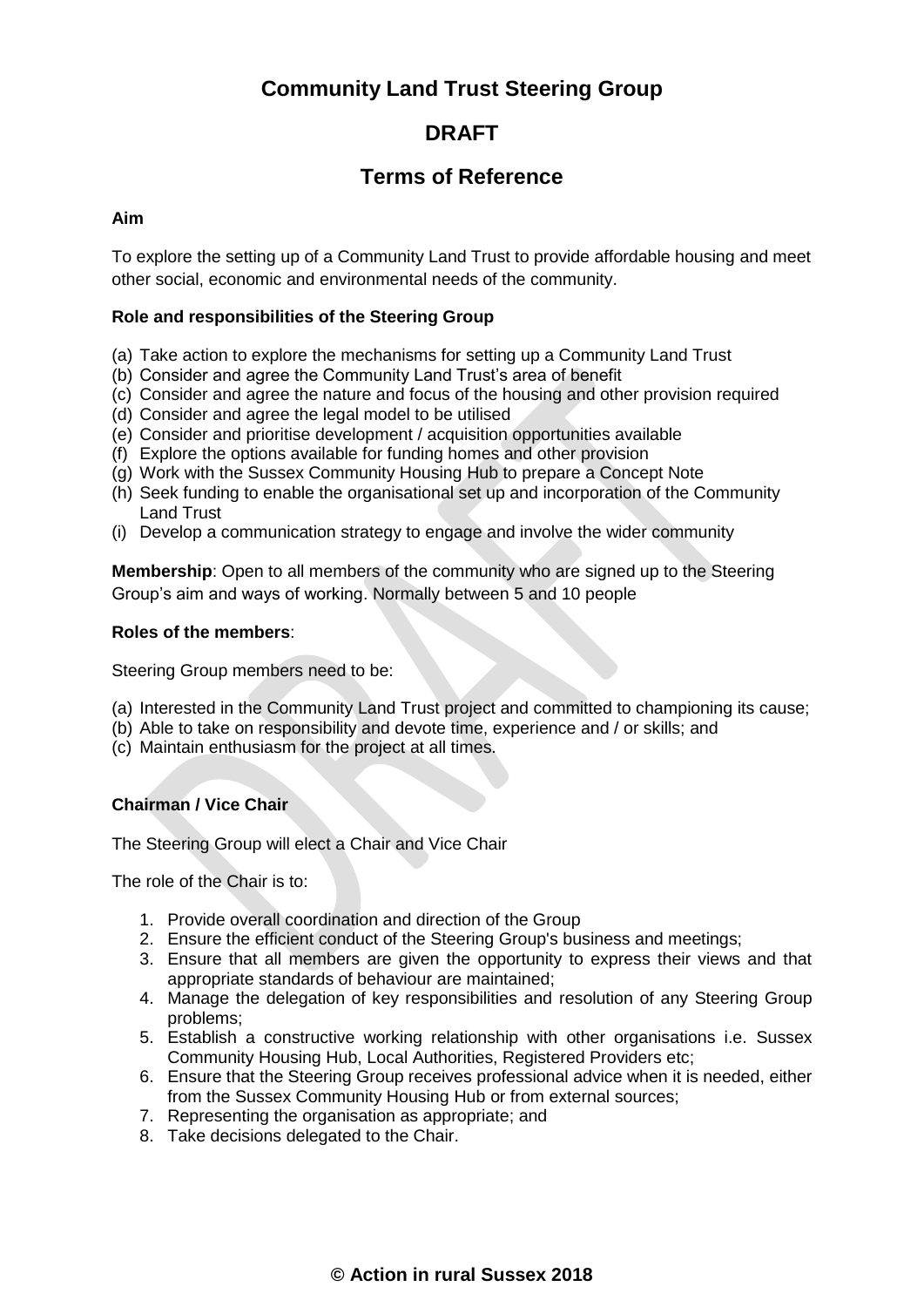### **Secretary**

A Secretary will be appointed by the Steering Group

Their role will be:

- 1. To take and circulate minutes of meetings
- 2. Circulate meeting agendas and papers seven days ahead of meetings
- 3. Ensure that Steering Group members have access to timely information, papers, advice relevant to its discussions to enable decision making
- 4. Arrange meeting venues and refreshments
- 5. Provide support for wider communication / promotional activities such as a website / Facebook
- 6. Liaise with key stakeholders including: the National CLT Network, parish / town council, local authority etc
- 7. Undertake correspondence / complete returns as necessary
- 8. Liaise with the Chair / Treasurer to ensure good coordination

#### **Treasurer**

A treasurer will be appointed by the Steering Group

Their role will be:

- 1. Open and manage the bank account
- 2. Maintain accurate accounts
- 3. Report to the Steering Group and members when the organisation is formed.
- 4. Ensure financial procedures are followed
- 5. Be involved in and advise on financial decisions
- 6. Be aware of and manage any financial transactions
- 7. Liaise with the Chair / Secretary to ensure good coordination

#### **Meetings**

Meetings will be held monthly initially and reviewed in the light of activity / need.

At the start of each year the dates for meetings will be planned twelve months ahead to help facilitate attendance.

Meetings will conducted in line with the following 'Ground Rules'.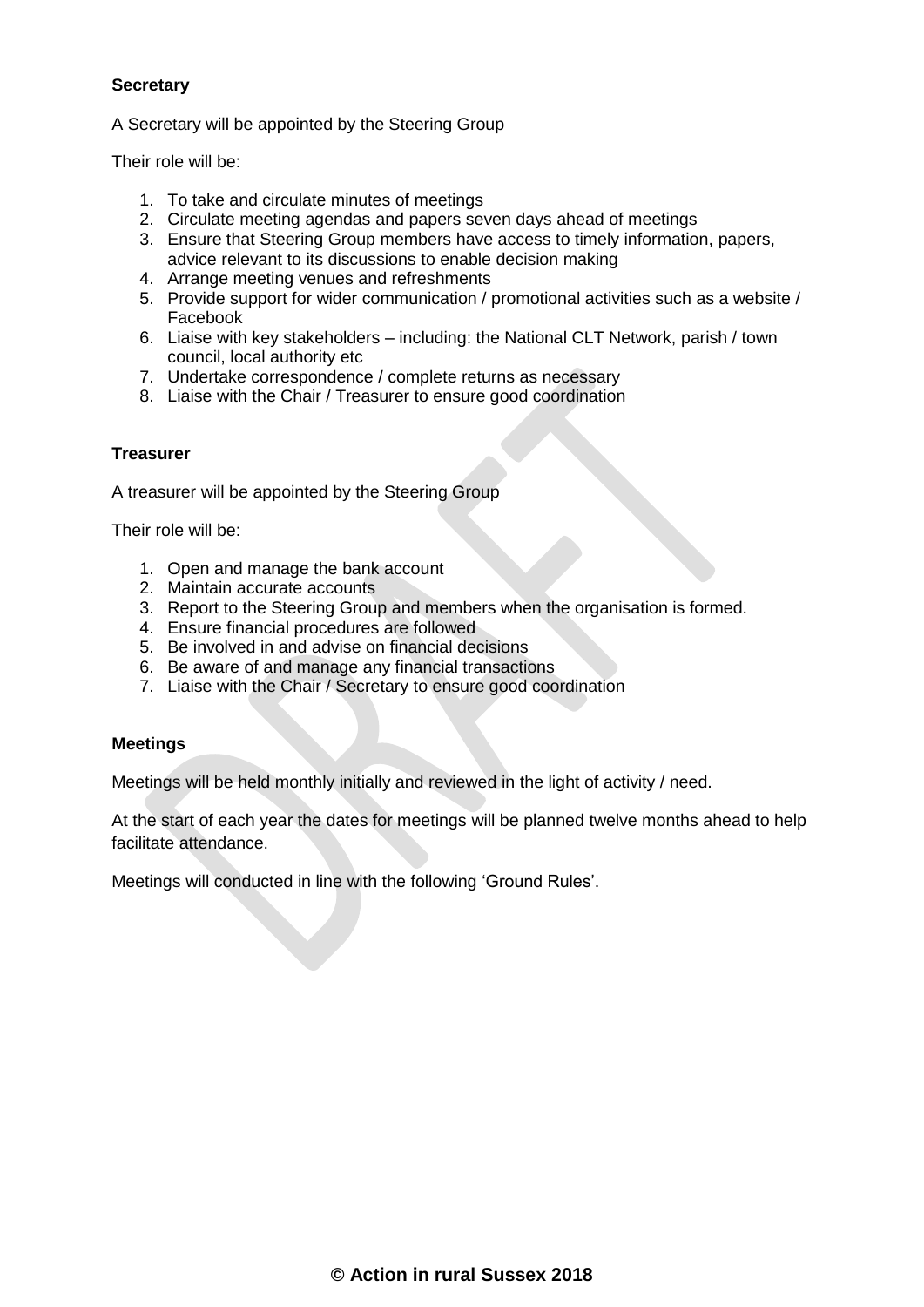### **Steering Group Meeting Ground Rules**

Successful meetings don't happen by chance. Individual Steering Group members need to work at good conduct.

- One person speaks at a time;
- The Chair decides who that person will be;
- The speaker may speak only on the issue being considered;
- Those wishing to speak will be given an opportunity;
- Decisions require majority support: and
- Once voted upon, no further discussion is permitted.

The **Ground Rules** can help ensure that you have successful and productive meetings:

**The Chair:** Is in charge of the meeting.

**Agendas:** Will be prepared well in advance and distributed to the Steering Group members together with any papers seven days in advance of a meeting.

The agenda is the meeting map and is critical for staying on course. Any issue that may take substantial Steering Group meeting time must be clearly identified to the Chair well in advance of the meeting to determine whether agenda modification is necessary or possible. Should an issue arise without prior notice and require extended discussion time this item will either be considered under *Any Other Business*, or if possible deferred to the next or an additional meeting. This process will help ensure that all items on the agenda received the necessary time for consideration.

Issues for clarification or the requirement for further detail must be communicated to the Chair, or where applicable to the author of reports and proposals at least 24 hours prior to the meeting. Items or queries received late cannot be guaranteed and answer or necessary consideration.

Tabled Papers are not good practice and should only be used for information only. Where information is tabled affecting a decision at the meeting, the Steering Group should carefully consider whether or not this is accepted or alternatively delay the item and associated decisions until the next meeting.

**Preparation:** Must be undertaken by all members prior to the meeting by fully reviewing the papers provided and seeking additional information where necessary.

**Time:** Meetings will usually be held on prior agreed times / dates / venues. Each meeting should ideally not last more than 2 hours – with a comfort break on the agenda if longer.

**Respect**: Mutual respect will be a guiding principle, along with open sharing of information. Listening carefully to all points of view and sharing all pertinent information will be important. All ideas should be treated as good ideas - openly and with respect. No derogatory or negative comments will be used. If participants do not understand they should ask for greater explanation.

**Attendance**: Attendance will be expected, however it is appreciated that there will occasionally be extenuating / valid reasons for absence. Absence and the reason for not being able to attend should be advised to the Chair or Secretary in advance.

**On-Time**: Steering Group Members will be expected to be present prior to the start of the meeting unless prior notice has been given.

## **© Action in rural Sussex 2018**